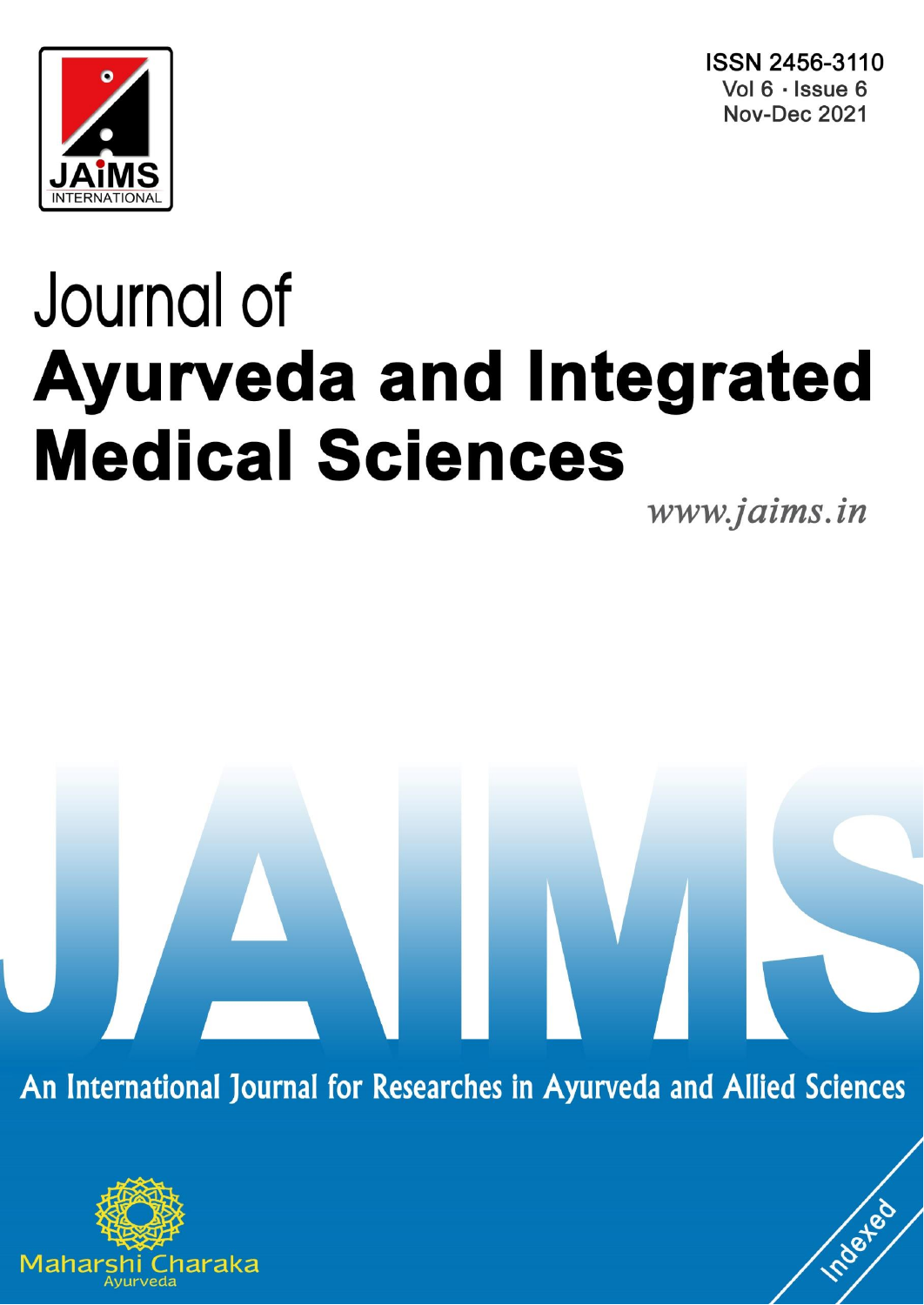

**ORIGINAL ARTICLE** Nov-Dec 2021

# **In Vivo Anti-Cancer studies of** *Simarouba glauca* **aqueous extract leaves on Ehrlich Ascites Carcinoma model in mice**

**Mahesh CD<sup>1</sup> , Subramanya Padyanna<sup>2</sup> , Manjunath<sup>3</sup> , Suresh Janadri<sup>3</sup>**

*<sup>1</sup>Ph.D Scholar, Dept. of Dravya Guna, Sri Sri College of Ayurvedic Science and Research, Bangalore, Karnataka, India. <sup>2</sup>Professor & HOD, Dept. of Dravya Guna, Alvas College of Ayurvedic Science and Research, Moodabidri, Karnataka, India.*

*<sup>3</sup>Professor & HOD, Dept. of Pharmacology, Acharya & BM Reddy College of Pharmacy, Bangalore, Karnataka, India. <sup>3</sup>Associate Professor, Dept. of Pharmacology, Acharya & BM Reddy College of Pharmacy, Bangalore, Karnataka, India.*

# A B S T R A C T

The present study has been carried out to explore the in vivo anticancer activity of *Simarouba glauca* aqueous extract leaves against Ehrlich Ascites Carcinoma (EAC) in Swiss albino mice.The in vivo anticancer activity has been evaluated against EAC cells in Swiss albino mice by monitoring parameters including body weight, mean survival time and hematological parameters. This study indicated that aqueous extract of *S. glauca* DC leaves (500 mg/kg, p.o.) that significantly increase life span, compared to control group. 5-Flurouracil (20mg/kg, p.o.) was used as a positive control. *Simarouba glauca* DC leaves (500 mg/kg, p.o.) alerted the hematological parameters such as hemoglobin content increased, RBC increased and WBC decreases compared to cancer control. In conclusion, *S.glauca* DC leaves (500 mg/kg, p.o.) shows anticancer activity in EAC induced carcinoma in mice.

**Key words:** *Simarouba glauca aqueous extract leaves, Ehrlich's ascites carcinoma, Anticancer, 5- Fluorouracil.*

### **INTRODUCTION**

Cancer remains one of the leading causes of morbidity and mortality globally. Amongst the non communicable diseases, cancer is the second leading cause of death after cardio vascular disease.**[1,4]** Cancer is responsible for 1 in 8 deaths worldwide. More than AIDS, Tuberculosis and Malaria together.**[5]**

Anticancer activity of plants has been recognized for centuries. One such plant is *Simarouba glauca*.

# **Address for correspondence: Dr. Mahesh CD** Ph.D Scholar, Dept. of Dravya Guna, Sri Sri College of Ayurvedic Science and Research, Bangalore, Karnataka, India. **E-mail:** drmaheshcd@yahoo.co.in Submission Date: 18/11/2021 Accepted Date: 24/12/2021 **Access this article online Quick Response Code Website: www.jaims.in DOI: 10.21760/jaims.6.6.10**

*Simarouba* plant is very famous for prevention and cure for cancer, but in the various stages of cancer its usage will not give much result, and may even worsen the condition of cancer. *Simarouba glauca* is a medium sized tree native to Florida in South America. The common name is Paradise tree. This tree is not mentioned in *Ayurveda* text books. Sri Sri Ravishankar Ji, founder of Art of Living, gave this plant an Indian name *'Lakshmi Taru'*. The name *Lakshmi Taru* or Paradise tree is commonly agreed by most of the Indian languages.

The tree grows well in sunny regions and needs no special care. *Simarouba* leaves and leaf extracts are used traditionally by native populations in treating various ailments like fever, dysentery, cold etc. The decoction of the leaves is said to raise the natural immunity of the body so well that the patients could find themselves off from common ailments.

*Simarouba* is well known for its different types of pharmacological properties such as antihelmintic, antiparasitic, antidysentry, antitumour and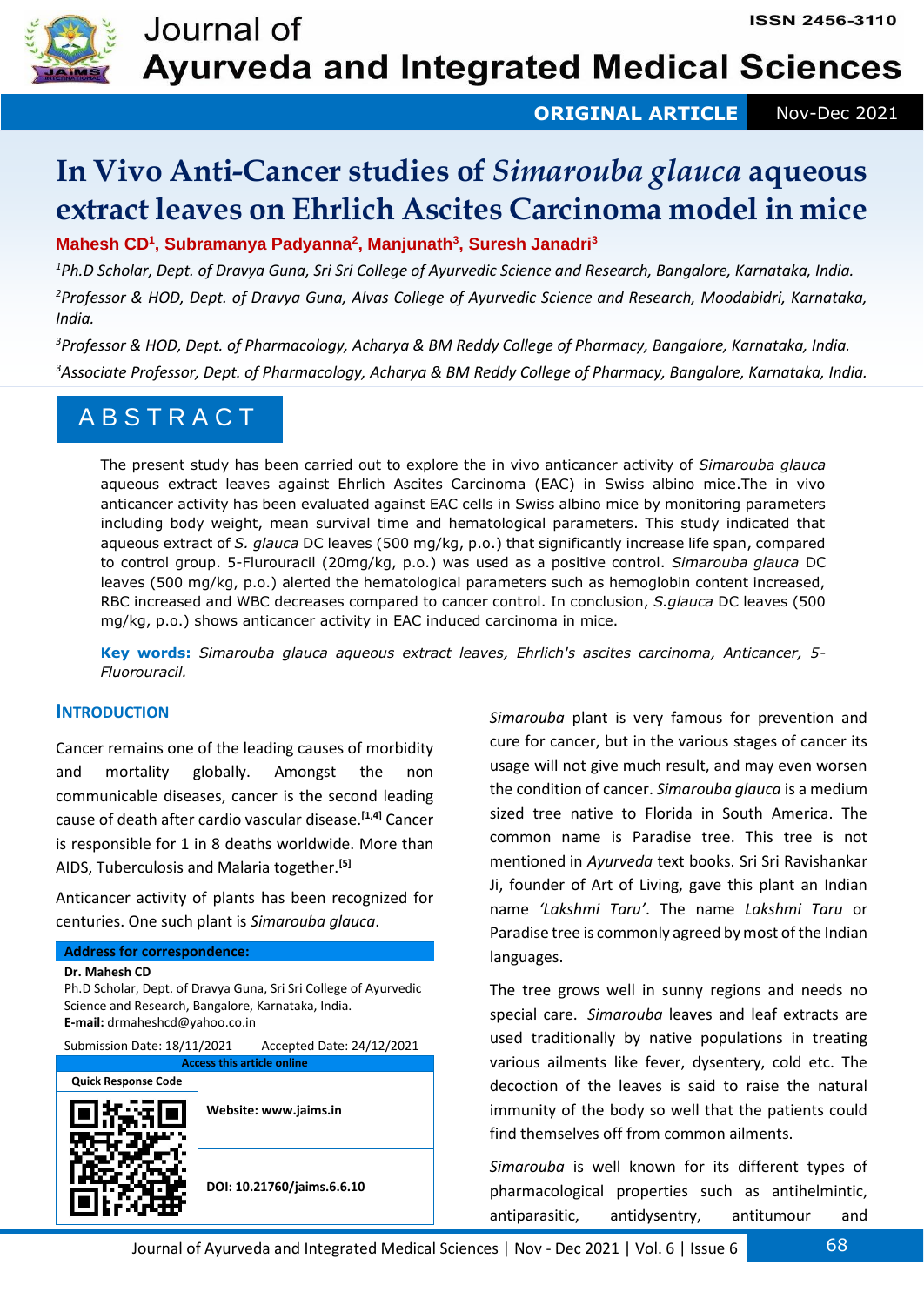### **ISSN: 2456-3110 ORIGINAL ARTICLE** Nov-Dec 2021

antibacterial.**[6]** *Simarouba glauca* has very good antibacterial, anti-tumor properties. Hence *Simarouba* is very effective in reducing the size of tumors and secondary infections in cancer patients. It is very effective in curing cancer of first/second stages, whereas in later stages it can considerably increase the quality of life.

Quassinoids (ailanthinone, glaucarubinone, and holacanthone) found in *Simarouba* has anti-leukemic (against blood cancer) properties. Glaucarubinone has also been found to improve mitochondrial metabolism and hence improve energy levels. Early cancer screening performed by the National Cancer Institute in 1976 indicated that an alcohol extract of *Simarouba* had toxic actions against cancer cells at very low dosages (less than 20 mcg/ml). In South America, the leaves and bark of *Simarouba* are used as a powerful digestive aid. There are two varieties (red and white) of *Simarouba*. Both of them are equally potentialin treating cancer. The present study is planned to study anti-cancer activity of *S.glauca* aqueous extract leaves on (Ehrlich Ascites Carcinoma) EAC model in mice.**[7]**

### **MATERIAL AND METHODS**

### **Collection of the plant material**

Fresh leaves of *S.glauca* were collected from herbal garden of Sri Sri College of Ayurvedic Science and Research, Kanakapura Road, Bangalore. The leaves were washed thoroughly 2 to 3 times with water and autoclaved with distilled water and chopped in to small pieces. The cut leaves were divided in to two lots: Fresh leaves of *S.glauca* (FL) and dried leaves of *S.glauca* (DL).

### **Identification and authentication of the drug**

The genuinity of the plants (stem part) was confirmed by Dr. Shivamanjunath, Senior scientist (Botany), Department of Dravyaguna, Sri Sri College of Ayurvedic Science and Research. The specimen sample of the herb has been preserved in Dravyaguna PG Department for future reference.

### **Solvent Extraction**

Thoroughly washed dried leaves and fresh leaves of *S. glauca* were powdered with the help of blender, 5 gm dried leaf powder was mixed in 100 ml of distilled water. The extraction was successfully done by Soxhlet extractor for 48 hours. The solvent extracts were concentrated and reduced by rotary vacuum evaporator and preserved in air tight bottles at 5°C until further use.

### **Experimental Animals**

Healthy female of body weight ranges 20-25g mice were selected. The animals were procured from Biogen laboratory animal facility, Bangalore. Animals were housed under standard conditions (temperature of 28 ± 2ºC and 50 ± 2% relative humidity with 12hr light / dark cycle) and provided with water adlibitum. The protocol (Ref.: IAEC/ABMRCP/2019-2020/27) of anticancer activity of S*.glauca* DC leaves aqueous extract in mice was approved by the Institutional Animal Ethical Committee (IAEC) of Acharya & BM Reddy College of Pharmacy, Bengaluru, Karnataka, study protocol was carried out as per the guidelines of CPCSEA.

### **Acute toxicity[8-11]**

The method was adopted based on OECD-425 guidelines with AOT 425StatPgm (Version: 1.0). The limit test was performed in albino mice, at the test dose (2000 mg/kg, p.o.). The treated mice were observed as per guidelines. Subsequently the limit test was conducted for 5000 mg/kg, p.o. in albino mice. The dose was administered at the test dose 5000 mg/kg, p.o. and closely monitored and observed as per the guidelines.

### **Ehrlich Ascites Carcinoma (EAC) model[12-14]**

### **Method**

Adult Swiss Albino mice were inoculated with Ehrlich Ascites Carcinoma (EAC) and divided into five groups containing 12 mice in each group. Treatments were given orally at 24 hours after tumor inoculation and continued once daily for 10 days. On the  $11<sup>th</sup>$  day, six animals from each group were anaesthetized and blood sample collected through retro-orbital plexuses. The hematological parameters like white blood cells (WBC), red blood cells (RBC), and hemoglobin (Hb) were estimated. The ascitic fluid was collected and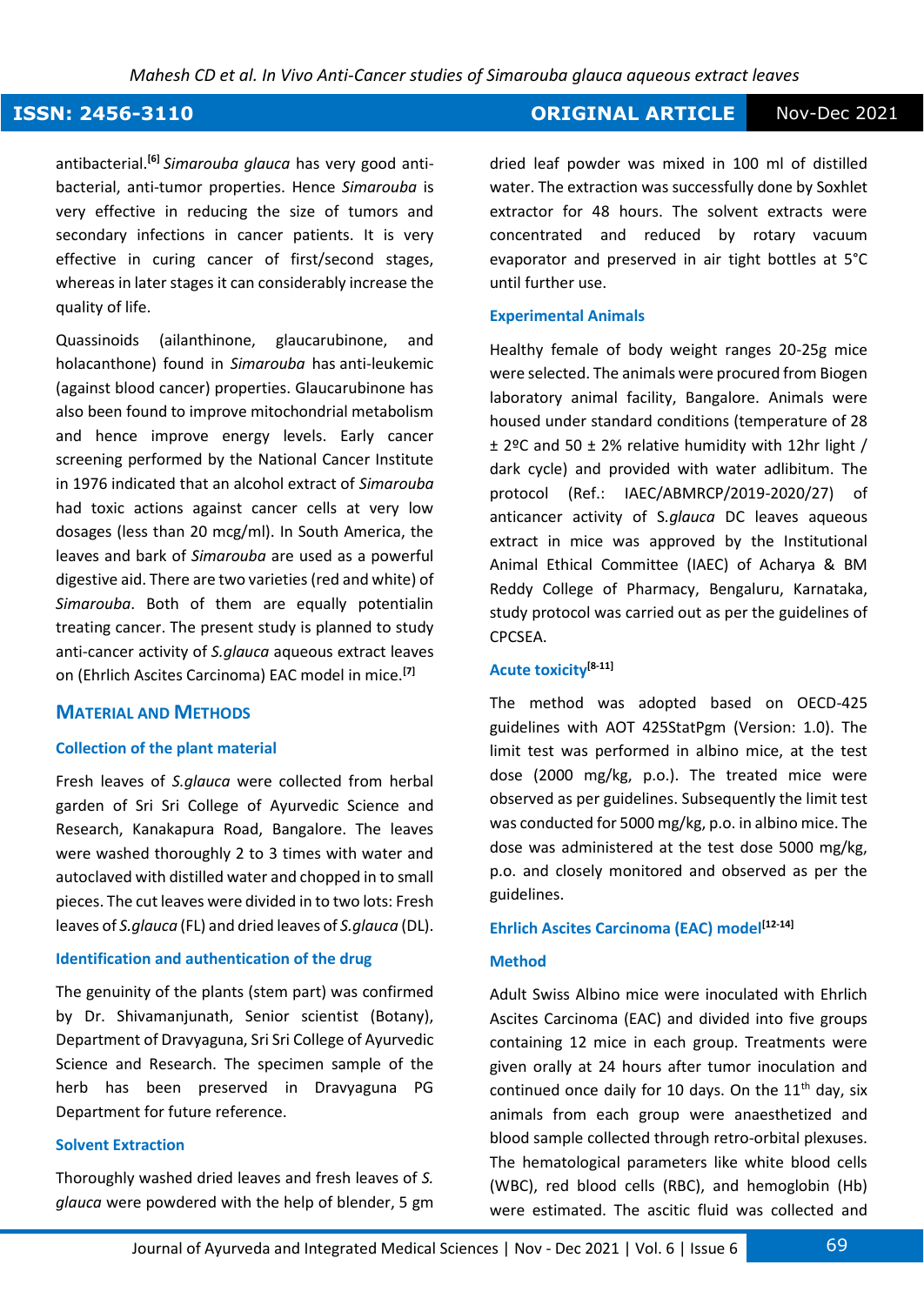### **ISSN: 2456-3110 CONSERVERTIES AND INCORDENT CONSERVERTIES CONSERVERTIES** Nov-Dec 2021

measured for tumor cell packed volume and viable tumor cell counts. The rest of the animals were kept to check average life span (ALS), percentage increase in life span (%ILS) and body weight measurement and antitumor parameters.

### **The treatment group details as follows**

- **Group I:** Normal control received 0.9% normal saline orally.
- **Group II:** EAC control received 0.9% normal saline orally.
- **Group III:** EAC 1x10<sup>6</sup> cells treated with aqueous extract of *S.glauca* DC leaves (250 mg/kg, p.o.)
- **Group IV:** EAC 1x10<sup>6</sup> cells treated with 500 mg/kg of aqueous extract of *S.glauca* DC leaves extract (500 mg/kg, p.o.)
- **Group V**: EAC 1x10<sup>6</sup> cells treated with standard 5-Flurouracil (20mg/kg, p.o.)

All treatment was given for 10 days. The body weight and mean survival time (MST)of each group, consisting of 12 mice was noted. The antitumor efficacy of aqueous extract of *S.glauca* DC leaves was compared to that of 5-Fluorouracil. The mean survival time (MST) and percentage increases life span (%ILS) of each group was calculated by using the following equation.

**MST (Days)** = Total number of days survived by all animals in group/ number of animals group

**% Increase in life span** = (MST of treated group/MST of control group-1)  $\times$  100

### **RESULTS**

In acute toxicity, there were no physical and behavioral changes till 14<sup>th</sup> day of observation period. Thus the data obtained from the study on single dose administration of *S.glauca* DC leaves extract (5000 mg/kg per mice, *p.o.*) administered and observed up to 14 days period did not shown in any physical and behavioralchanges motor activity, convulsion, clonic, catatonia, muscle spasm, hyperaesthesia, lacrimation, writhing, diarrhea, straubs reaction auditory response, arching and rolling, salivation, visual placing response, tail pinch response, auditory response and piloerection

In anticancer studies**,** the effect of *S.glauca* DC leaves extract 250 mg/kg and 500 mg/kg per oral significant (P<0.01) reduces the body weight and 5-Flurouracil (20mg/kg, p.o.) also reduction in the body compared to cancer control (Table 1). In hematology results, the effect of*S.glauca* DC leaves extract 250 mg/kg showed significant (P<0.05) increase in the hemoglobin, RBCs and significant (P<0.05) decrease in WBCs. *Simarouba glauca* DC leaves extract 500 mg/kg and 5-Flurouracil (20mg/kg, p.o.) exhibited significant (P<0.01) increase in the hemoglobin, RBCs and significant (P<0.01) decreases in WBCs (Table 2). In survival time, *S.glauca* DC leaves extract 250 mg/kg showed significant (P<0.05) increase of the life span. *Simarouba glauca* DC leaves extract 500 mg/kg and 5-Flurouracil (20mg/kg, p.o.) exhibited significant (P<0.01) increase of life span compared to cancer control (Table 3).

| <b>Groups</b>                                                         | Changes in body weight (g) |                        |                        |                          |
|-----------------------------------------------------------------------|----------------------------|------------------------|------------------------|--------------------------|
|                                                                       | 0 day                      | 7 days                 | 14 days                | 21 days                  |
| G-I: Normal<br>control (Saline, 5<br>$ml/kg$ p.o.)                    | $25.2 \pm$<br>$2.14**$     | $26.8 \pm$<br>$1.5***$ | $28.2 \pm$<br>$1.58**$ | $29.2 \pm$<br>$2.2***$   |
| G-II: EAC control                                                     | $36.7 \pm$<br>0.52         | $38.5 \pm$<br>0.41     | $40.2 \pm$<br>0.6      | (Death)                  |
| G-III: Simarouba<br>glauca DC leaves<br>$(250 \text{ mg/kg})$<br>p.o. | $36.5 \pm$<br>2.14         | $36.10 \pm$<br>1.42    | $35.2 +$<br>$1.58*$    | $33.6 \pm$<br>$2.15***$  |
| G-IV: Simarouba<br>glauca DC leaves<br>(500 mg/kg,<br>p.o.            | $37.5 \pm$<br>1.46         | $36.7 \pm$<br>1.58     | $34.6 \pm$<br>$1.52*$  | $31.42 \pm$<br>$2.32***$ |
| $G-V: 5-$<br>Flurouracil<br>(20mg/kg, p.o.)                           | $36.4 \pm$<br>1.52         | $35.2 \pm$<br>$1.50*$  | $32.4 \pm$<br>$2.02**$ | $30.8 \pm$<br>$2.21***$  |

**Table 1: Effect of** *Simarouba glauca* **DC leaves extract on body weight in EAC**‑**bearing mice**.

All the values were expressed in Mean ± SEM (n=6). The statistical analysis was carried out using one way ANOVA. Significant after analysis of variance (ANOVA) followed by Dunnett multiple comparison test. *\*P<0.5,*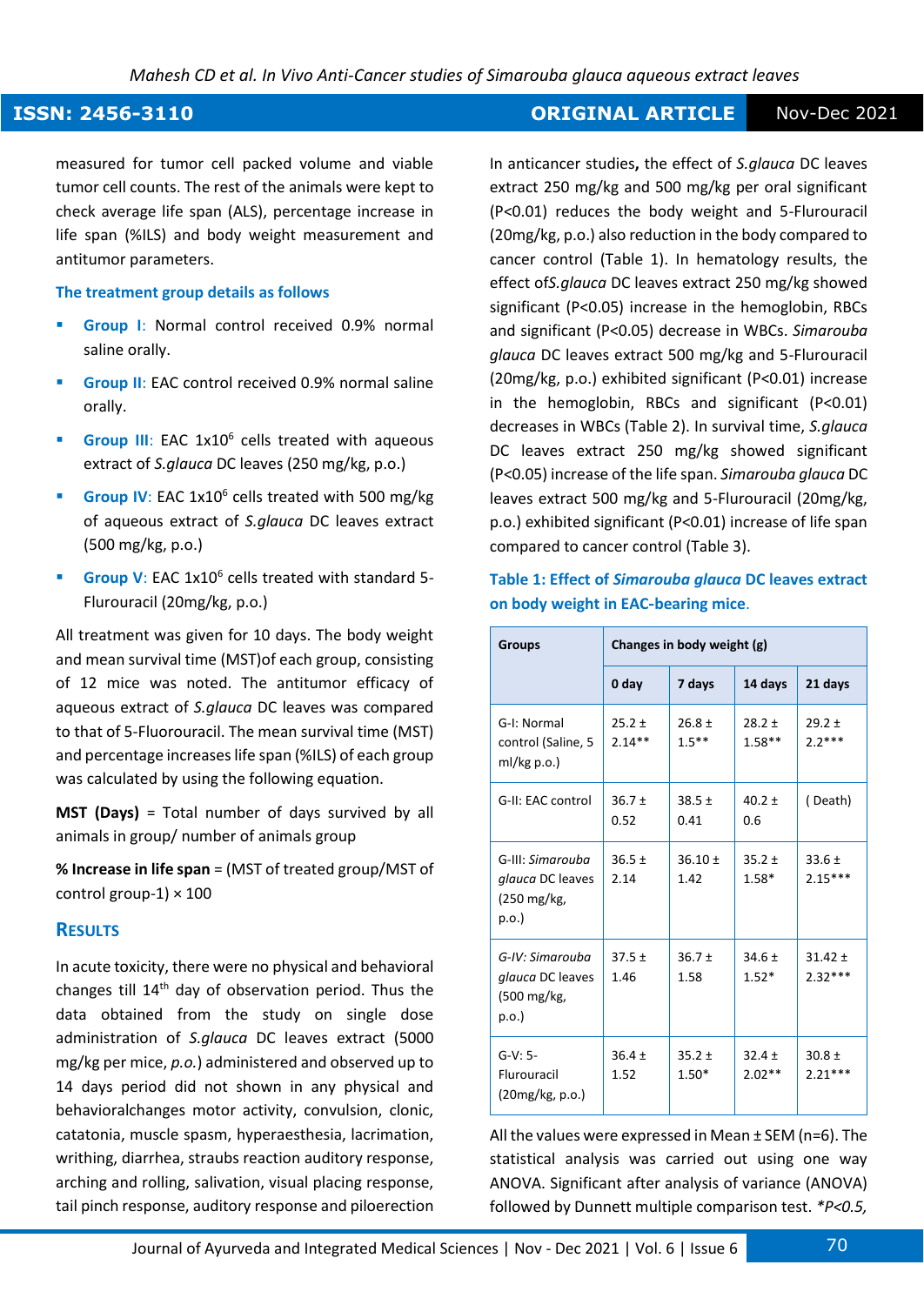*\*\*P<0.1,\*\*\*P<0.01,* when compared to diabetic control group.

### **Table 2: Effect of** *Simarouba glauca* **DC leaves extract on hematological parameters in EAC**‑**bearing mice**.

| <b>Groups</b>                                                      | <b>Hematology parameters</b> |                                   |                                   |  |
|--------------------------------------------------------------------|------------------------------|-----------------------------------|-----------------------------------|--|
|                                                                    | <b>Hb</b> content<br>$(g\%)$ | <b>RBC</b> (cells<br>$x10^6/mm^3$ | <b>WBC</b> (cells<br>$x10^3/mm^3$ |  |
| G-I: Normal<br>control<br>(Saline, 5<br>$ml/kg$ p.o.)              | $11.29 \pm 0.67$             | $5.15 \pm 0.46$                   | $8.45 \pm 0.28$                   |  |
| G-II: EAC<br>control                                               | 4.48±0.23                    | 2.38±0.29                         | 26.35±1.30                        |  |
| $G-III$ :<br>Simarouba<br>glauca DC<br>leaves (250<br>mg/kg, p.o.) | 7.22±0.24*                   | $3.74 \pm 0.36*$                  | 15.52±1.27*                       |  |
| $G-IV:$<br>Simarouba<br>glauca DC<br>leaves (500<br>mg/kg, p.o.)   | 9.65±0.36**                  | $4.31 \pm 0.42**$                 | 11.39±0.31**                      |  |
| $G-V: 5-$<br>Flurouracil<br>(20mg/kg,<br>p.o.                      | 10.38±0.59**                 | 4.88±0.27<br>**                   | 9.76±1.35**                       |  |

All the values were expressed in Mean ± SEM (n=6). The statistical analysis was carried out using one way ANOVA. Significant after analysis of variance (ANOVA) followed by Dunnett multiple comparison test. *\*P<0.5, \*\*P<0.1,* when compared to diabetic control group.

**Table 3: Effect of** *Simarouba glauca* **DC leaves extract on Mean Survival Time (MST) and percentage increase in life span (% ILS) in EAC**‑**bearing mice**.

| <b>Groups</b>                                      | <b>Mean Survival</b><br><b>Time in Days</b><br>(MST) | Percentage<br>increase in life span<br>(X ILS) |
|----------------------------------------------------|------------------------------------------------------|------------------------------------------------|
| G-I: Normal<br>control (Saline, 5<br>$ml/kg$ p.o.) | Alive                                                | Alive                                          |
| G-II: EAC control                                  | 14.32±0.32                                           | $0.00 + 0.0$                                   |

**ISSN: 2456-3110 CONSERVERTIES AND INCORDUCT ORIGINAL ARTICLE** Nov-Dec 2021

| G-III: Simarouba<br>glauca DC leaves<br>$(250 \text{ mg/kg}, p.o.)$ | 20.5±0.36*         | 72.48 |
|---------------------------------------------------------------------|--------------------|-------|
| G-IV: Simarouba<br>glauca DC leaves<br>$(500 \text{ mg/kg}, p.o.)$  | $22.4 \pm 0.25$ ** | 80.52 |
| G-V: 5-Flurouracil<br>(20mg/kg, p.o.)                               | $23.2 \pm 0.62$ ** | 86.43 |

All the values were expressed in Mean ± SEM (n=6). The statistical analysis was carried out using one way ANOVA. Significant after analysis of variance (ANOVA) followed by Dunnett multiple comparison test. *\*P<0.5, \*\*P<0.1,* when compared to diabetic control group.

### **DISCUSSION**

Cancer disease is abnormal uncontrolled cell proliferation even after cessation of growth hormones. Now a days anticancer agents are used for treatment of cancer but complete therapy is not achieved. As anticancer agent, the effectiveness of *S.glauca* DC leaves has been showed by measuring the inhibition of cell growth, breakdown of cancer cells, reduction in tumor weight and restoring of hematological and biochemical parameters of the EAC cell bearing mice.**[15]** The present study determines acute toxicity of *S.glauca* DC leaves extract orally administered in mice. The toxicity level was assessed for 14 days as per the 425-OECD guidelines. Dose (5000mg/kg) was given once orally to each mice and observed for 14 days. Clinical observations like general appearance, cage side behavior including increased or decreased motor activity, convulsions, straub reaction, catatonia, muscle spasm, spasticity, opisthotonus, hyperesthesia, muscle relaxation, anesthesia, arching and rolling, lacrimation, salivation, diarrheal, writhing movement, mode of respiration and changes in skin colour was assessed with mean body weight and any mortality finding at the end of 14 days. In the present anticancer study, *S.glauca* DC proves that the number of cell growth decreased and number of apoptotic cells increased significantly at different doses 250 and 500 mg/kg per oral. All these are measured are very important aspects in justifying the effectiveness of a compound in cancer chemotherapy.**[16]** Quassinoids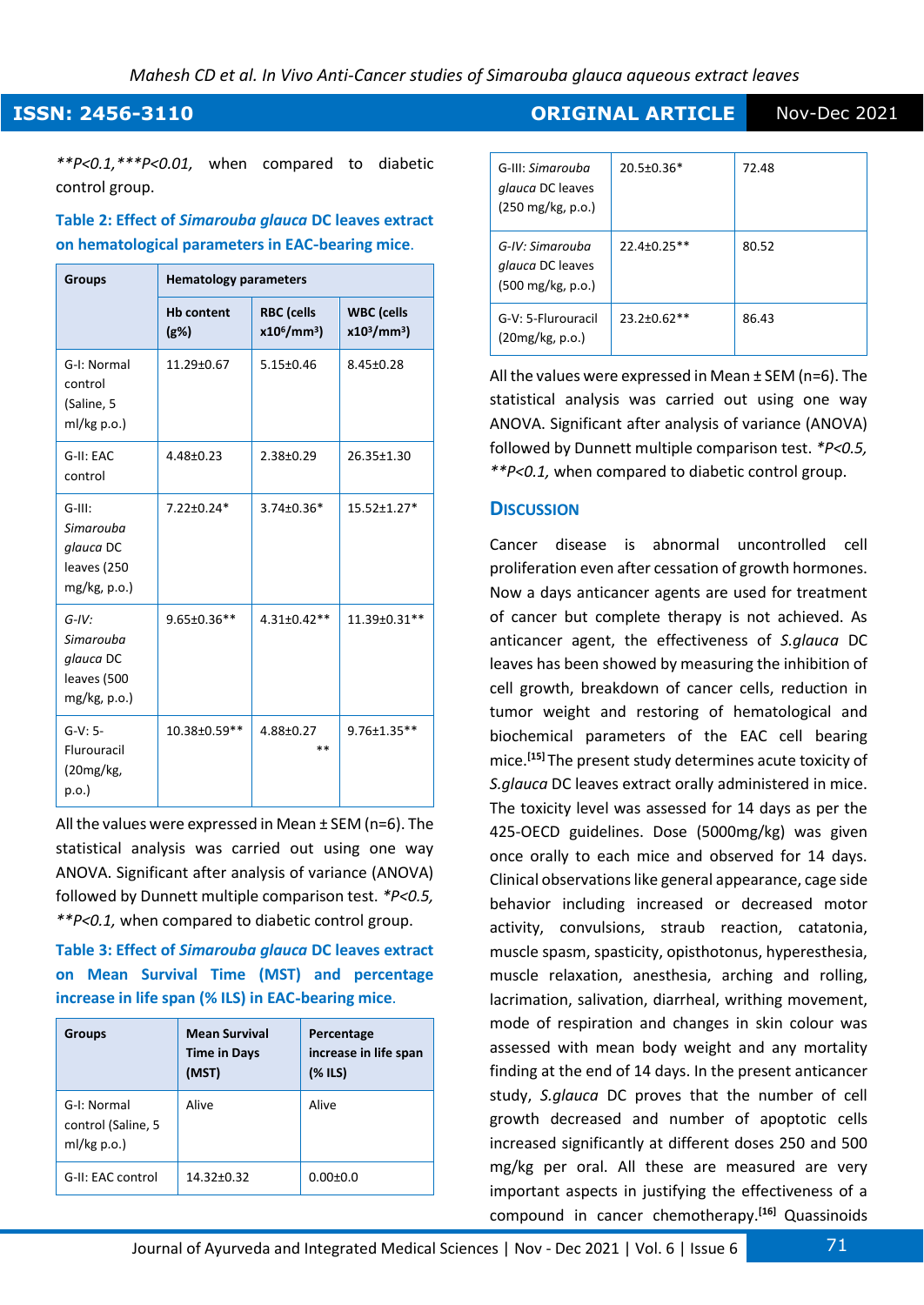### **ISSN: 2456-3110 ORIGINAL ARTICLE** Nov-Dec 2021

have demonstrated positive anti-tumor activities, the bitter values of the plant family of Simaroubaceae.**[17]** Further study is needed in terms of molecular aspects to prove the anticancer activity.

### **CONCLUSION**

*Simarouba glauca* DC leaves extract did not produce any mortality at 5000 mg/kg per oral dose and did not produce any observable toxic effect, no significant changes in mean body weight. Based on the observation made and recorded for 14 days study, it can be concluded that the *S.glauca* DC leaves extract has no toxic potential even at the dose of 5000 mg/kg in mice per oral. *S. glauca* DC leaves extract at 500mg/kg proves anti-cancer activity by restoring the hematological parameter and increasing life span or increasing mean survival time.

### **ACKNOWLEDGEMENT**

The authors are thankful to management of Sri Sri College of Ayurvedic Science and Research, Bangalore and Acharya & BM Reddy College of Pharmacy, Bangalore, Karnataka, India.

### **REFERENCES**

- 1. W.H.O. Preventing chronic diseases: a vital investment, in WHO press [Internet]. Geneva: WHO Global report; 2005 [cited 2022 Jan 07].
- 2. Mathers CD, Loncar D. PLoS Med [Internet]. 2006 [cited 2022 Jan 07];3(11):442.
- 3. Lopez AD, Mathers CD, Ezzati M, Jamison DT, Murray CJ. Lancet [Internet]. 2006 [cited 2022 Jan 07];367(9524):1747-57.
- 4. Hoyert DL, Heron MP, Murphy SL, Kung H-C. Natl. Vital Stat. Rep. [Internet]. 2006 [cited 2022 Jan 07];54(13):1- 120.
- 5. Sener SF, Grey N. J. Surg. Oncol. [Internet]. 2005 [cited 2022 Jan 07];92(1):1-3.
- 6. Patil MS, Gaikwad DK. A Critical Review on Medicinally Important Oil Yielding Plant Laxmi taru (*Simarouba glauca* DC.). JPSR [Internet]. 2011 [cited 2022 Jan 07];3(4):1195-213.
- 7. SDACH. Lakshmi taru [Internet]. Chandigarh. [2020; cited 2021 Jan 07]. Available from:

https://www.sdach.ac.in/dravyaguna-vigyanblogs/lakshmi-taru/

- 8. Rashmi Saxena Pal, Amrita Mishra. Evaluation of Acute Toxicity of the Methanolic Extract of Dhatryadi Ghrita in Wistar Rats. The Open Pharmacology Journal [Internet]. 2019 [cited 2022 Jan 07];9:1-4.
- 9. Olivver JA. Opportunities for using fewer animals in acute toxicity studies. In: chemicals Testing and Animal Welfare. Solna, Sweden: The National Chemicals Inspectorate. 1986 [cited 2022 Jan 07];119-42.
- 10. OECD guidelines for the testing of chemicals. 425 Adopted: 2008 Oct 03 [cited 2022 Jan 07].
- 11. Chinenye Jane Ugwah-Oguejiofor, Charles Ogbonna Okoli, MichealOguejioforUgwah, Millicent Ladi Umaru, Chiedozie Smart Ogbulie, et al. Halilu Emmanuel MsheliadAcute and sub-acute toxicity of aqueous extract of aerial parts of Carallumadalzielii N. Brown in mice and rats. Heliyon 5. 2019 [cited 2022 Jan 07].
- 12. Mohammad Saifur Rahman, Mohammad BadrulAlam, Yun Hee Choi, Jin Cheol Yoo. Anticancer activity and Antioxidant Potential of Aponogetonundulatus against Ehrlich Ascites Carcinoma cells in Swiss albino mice. Oncology letters [Internet]. 2017 [cited 2022 Jan 07];14:3169-76.
- 13. Khairul Islam, Shaikh M Mohsin Ali, Mele Jesmin, Jahan Ara Khanam. In vivo Anticancer Activities of Benzophenone Semicarbazone against Ehrlich Ascites Carcinoma cells in Swiss albino mice. Cancer Biol Med [Internet]. 2012 [cited 2022 Jan 07];9:242-7.
- 14. Bhawna Sharma, Isha Dhamija, Sandeep Kumar, Hema Chaudhary. In vitro and in vivo evaluation of antitumour activity of Methanolic extract of Argyreia nervosa leaves on Ehrlich Ascites Carcinoma. Bangladesh J Pharmacol [Internet]. 2015 [cited 2022 Jan 07];10:399-408.
- 15. Haldar PK, Kar B, Bala A, Bhattacharya S, Mazumder UK. Antitumor activity of Sansevieriarox burghiana rhizome against Ehrlich's ascites carcinoma in mice. Pharmaceutical Biology 48. 2010 [cited 2022 Jan 07]:1337-43.
- 16. Price VE, Green field RE, et al. Anemia in cancer. Adv. Can. Res 5. 1958 [cited 2022 Jan 07]:199-200.
- 17. Mathew SE, Ramavarma SK, Babu TD, Kuzhivelil BT, Raghavamenon AC. Preliminary assessment on phytochemical composition, cytotoxic and antitumor